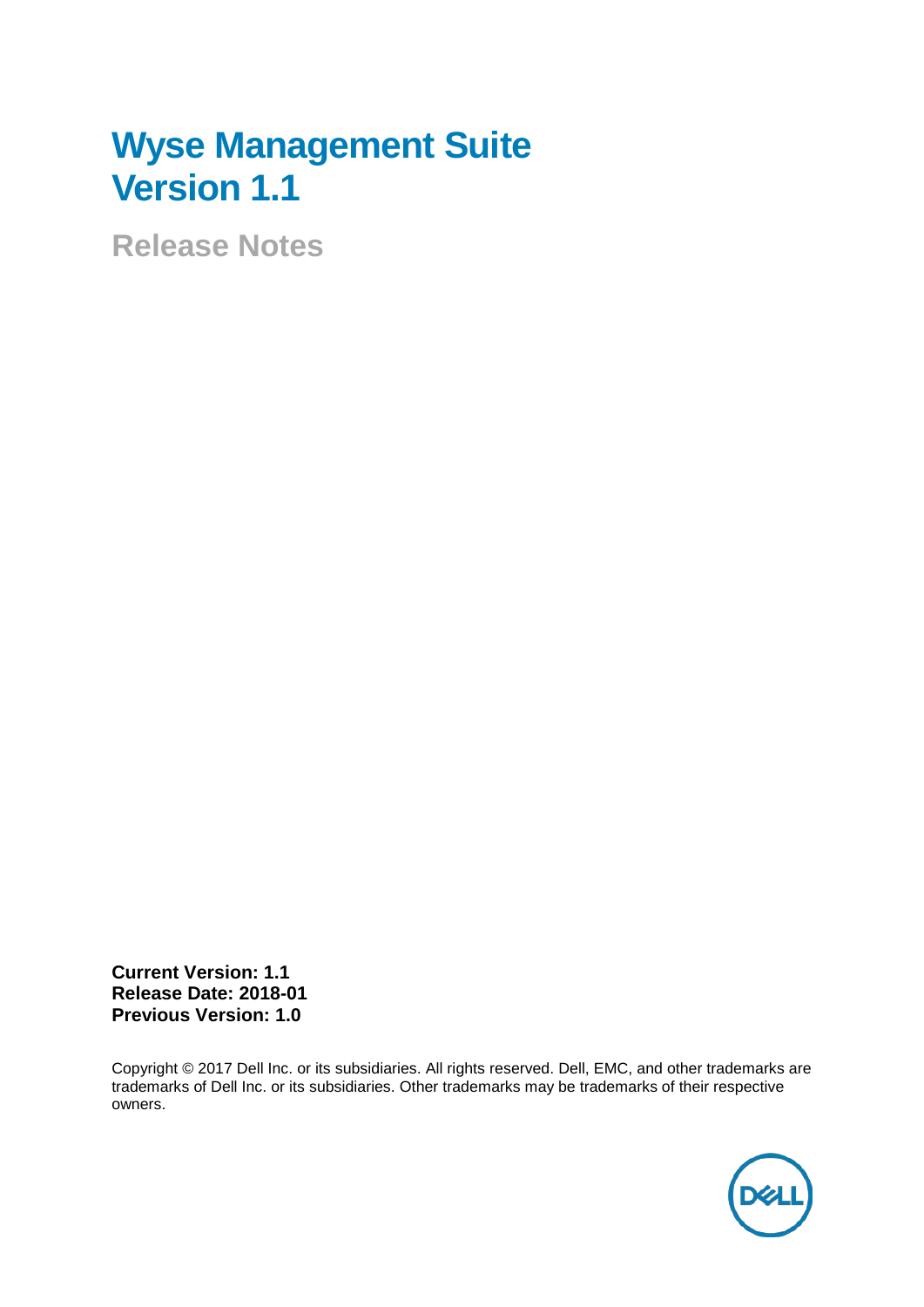### **Contents**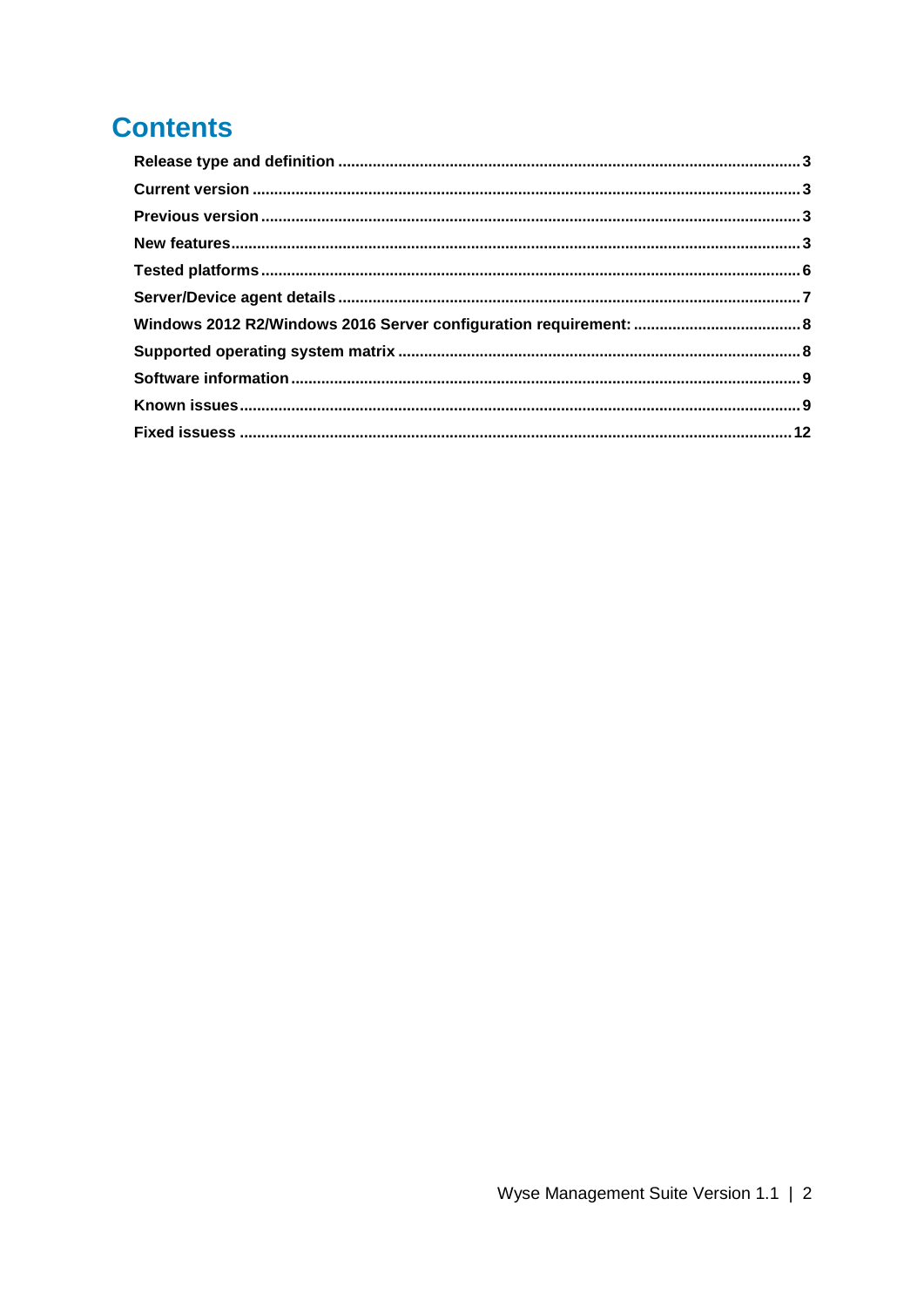### **Importance**

RECOMMENDED: Dell recommends applying this update during your next scheduled release cycle. The update contains feature enhancements or changes that will help keep your system software current and compatible with other system modules (firmware, BIOS, drivers and software).

### <span id="page-2-0"></span>**Release type and definition**

Wyse Management Suite is a next generation thin client management software that allows an organization to deploy, group, and manage devices. Wyse Management Suite can be installed on a premise in your organization's private cloud, or you can take advantage of Wyse Management Suite available in public cloud for automatic maintenance of software without any management software to install on premise.

Wyse Management Suite uses the industry standard architecture and components to efficiently manage your network devices. Wyse Management Suite is a web-based application where you can access Wyse Management Suite console using supported browser from anywhere and you can also perform all the operations from web UI. The Wyse Management Suite architecture is designed to manage the end devices efficiently and reliably.

### <span id="page-2-1"></span>**Current version**

1.1

### <span id="page-2-2"></span>**Previous version**

1.0

### <span id="page-2-3"></span>**New features**

Following are the new features in this release:

- Advanced installer—Wyse Management Suite version 1.1 installer can auto detect the existing Wyse Management Suite and provides an option to upgrade it from the Wyse Management Suite version 1.0.The installer provides the option to edit the ports for Tomcat 8.5.11, Mongo database, MySQL database, MQTT broker, and Memcached. When you enter the port number using **Edit,** the installer checks the availability and adds firewall exception.
- Migrating from Wyse Device Manager to Wyse Management Suite using the Import Tool— It supports WDM enterprise install base. The migration tool helps you import groups, devices, and Windows Embedded Standard profiles from Wyse Device Manager to the Wyse Management Suite version 1.1. It can be installed on Windows server 2012 and Windows server 2016, and supports WDM version 5.7.2

**NOTE**: For more information on importing Wyse ThinOS, Windows Embedded Standard, and ThinLinux devices, see Wyse Management Suite Migration Guide.

- Wizard-based configuration policy deployment—ThinOS configuration has a wizard option to create the best practiced configurations. At the end of wizard, the administrator has an option to continue to the advanced configurations. You can access the wizard from the Groups>Edit Policies>ThinOS. You can also enable/disable the wizard from User Preferences.
- Remote Shadow—Private cloud supports remote shadow (VNC) for thin client. It is available for standard and pro licenses. When you launch Remote Shadow, it asks for credentials to authenticate. The maximum number of concurrent VNC proxy sessions per Wyse Management Suite server is set to five.
- Unified Wyse Device Agent for Windows-based platforms—The installer is simplified and size is reduced for faster execution. There is only one executable file for Windows devices (x64, x86, and WIE10).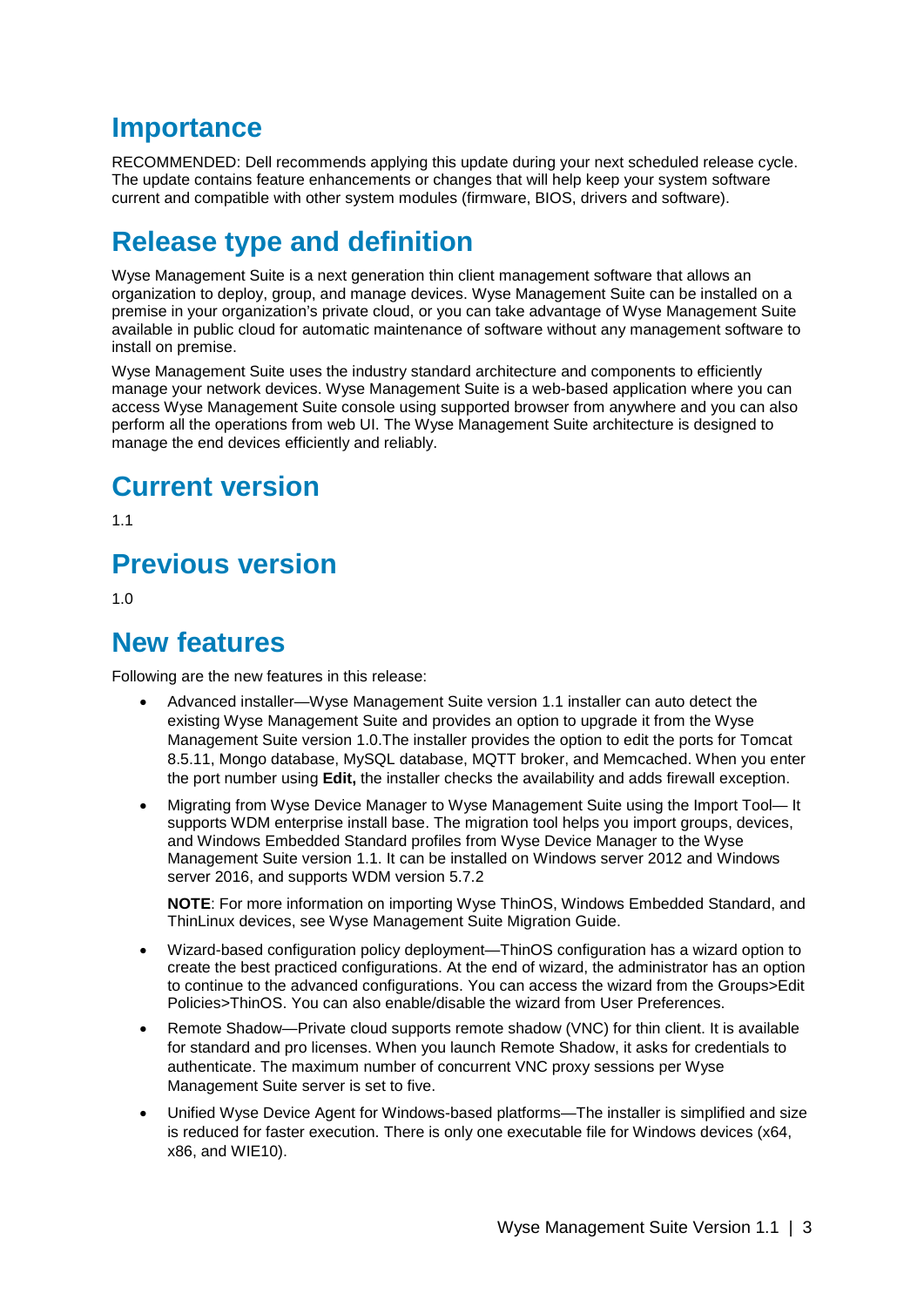• Wyse software thin client support—Wyse Management Suite supports a new device type called Wyse software thin client which can be managed from mobile application. There is a new license category added to manage devices. Windows Embedded Standard configurations are applicable to the devices. It does not support BIOS configuration, and Operating System push or pull.

**NOTE:** Dedicated license is required for managing Wyse software thin clients. Wyse Easy Setup configurations are not supported.

- Dell Easy setup support—Dell Easy setup configurations can be deployed from the Wyse Management Suite console. Wyse Management Suite supports control panel settings and Kiosk mode settings. If Appliance Mode is configured from Wyse Management Suite, the Kiosk mode cannot be applied. You can only use Dell Easy Setup with a Pro license version of Wyse Management Suite.
- Groups page enhancements—If you click number of devices, it takes you to the Devices page with the selected group filter. If you click number of non-compliant devices, it takes you to the Devices page with the selected group and non-compliance filter. Support for user count is removed.
- Group based registration for ThinOS—ThinOS devices can be registered to Wyse Management Suite with the server URL in a private cloud. MQTT is optional for public and private cloud. Group token feature is optional in a single tenant private cloud server. If group token is not provided, the device gets registered to the unmanaged group.

**NOTE:** ThinOS version 8.5/2.5 or later is required to use above functionality.

- BIOS configuration policy support for Wyse 3040 thin client is applicable for ThinOS version 8.5 and above.
- ThinOS BIOS update—BIOS files can be updated for Wyse 3040 thin client which has ThinOS version 8.5 and above. BIOS can be deployed to the clients through configurations.
- ThinOS configuration enhancements—Wyse Management Suite supports existing ThinOS configurations available in Wyse Configuration Manager. The configurations are categorized as 8.5 and above to keep the backward compatibility. Legacy configuration works for the firmware versions below 8.5. In order to receive new configurations, firmware version of ThinOS should be 8.5 and above.
- Internationalization support for Wyse Management Suite repository—Wyse Management Suite version 1.1 supports English, French, Italian, German, Spanish, Chinese, and Japanese.
- Wyse Management Suite repository support for simplified registration, client certificate import, and Wyse Management Suite /MQTT address/port changes—It provides ability to import Wyse Management Suite server certificate or turn CA validation on/off. It also provides ability to update the auto-detected host name during registration of repository. The bouncy-castle key store is currently used by the repository with java key store is replaced, and MQTT server URL has been removed.
- RSP package support—It supports legacy RSP package for standard application policy for Pro license and deployment of RSP package for Windows Embedded Standard, and ThinLinux. List of unsupported RSP commands has been added.

**NOTE**: RSP packages are not supported through advanced application. EL, GF, GR, GV, LU, QU, SC, SN, RP, AC, AL, OL, and VL commands are not supported.

• ThinLinux imaging—Wyse Management Suite supports imaging of the ThinLinux devices but the workflow remains same as Windows Embedded Standard. You can perform RAW imaging through RSP method, and you can pull Operating System and BIOS or only Operating System or only BIOS. This feature has basic and advanced options where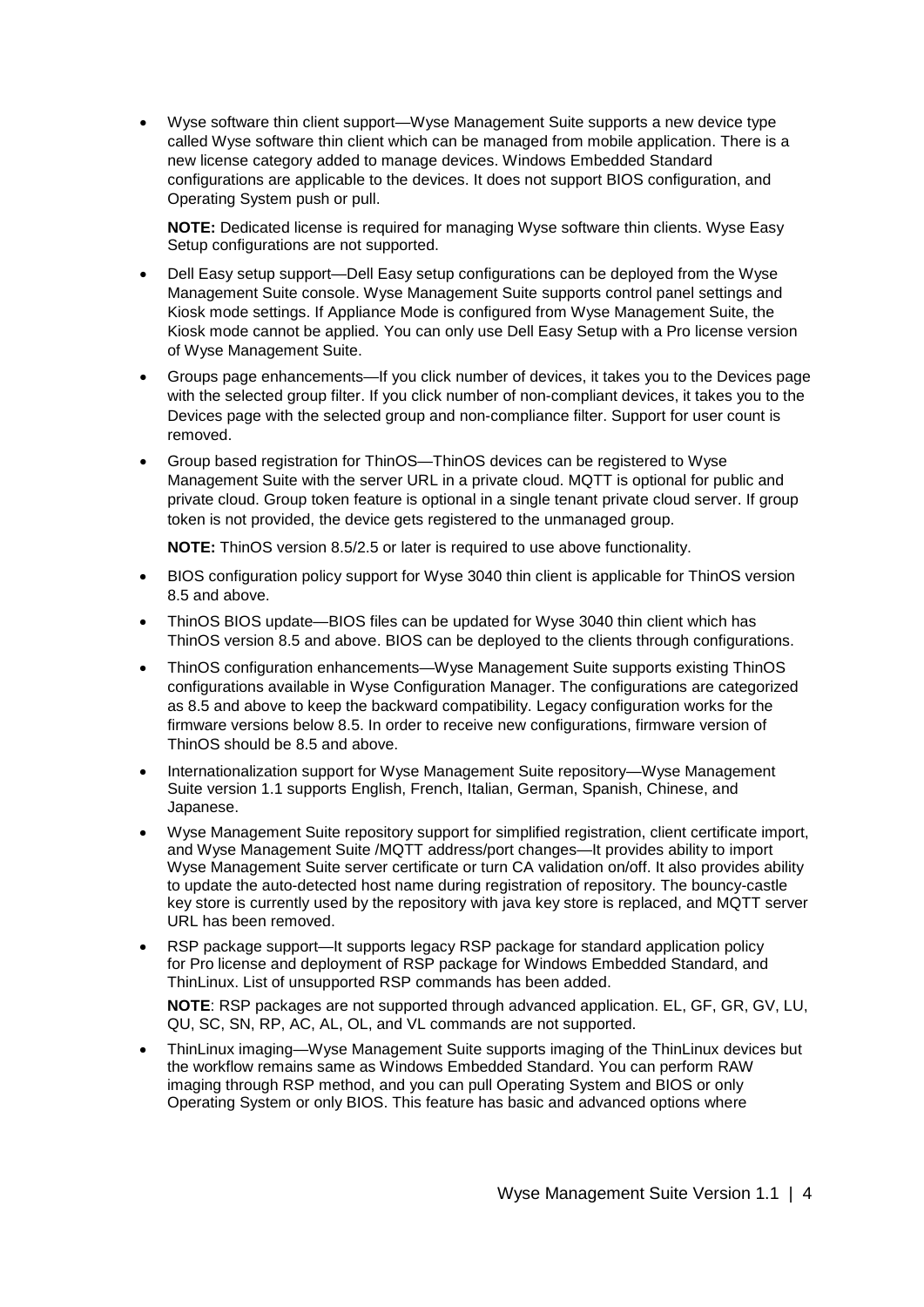administrator can modify the xml to customize the pull operation. You should update WDA to version 2.1.23 and above, and Merlin to version 356 and above for device.

- BIOS settings for Wyse 3040 thin client with ThinLinux—You can configure BIOS setting for Wyse 3040 thin client with ThinLinux from Wyse Management Suite but the thin client should be installed with the latest agent and DCM to support this feature.
- Localization support for the management console—Wyse Management Suite version 1.1 supports French, Italian, German, Spanish, Chinese, and Japanese.

**NOTE:** Japanese and Chinese are supported as preview for this release.

- Performance—Wyse Management Suite version 1.1 is tested with 120,000 devices.
- Dell Asset tag—Dell Asset tag information is displayed in the management console.
- Operating System and agent version filters—New filters for Operating System version and Agent version are added. When the device gets registered, it automatically adds the Operating System and Agent filter.
- Windows Embedded Standard configuration enhancements—Microsoft Gina keyboard layout and proxy server exclusion lists are added as a part of build.
- Linux/ThinLinux configuration enhancements—RDP connections has been added where you can control session settings. You can use the VMware connections to enable NLA.
- MySQL for private cloud—Wyse Management Suite can be installed with MySQL using custom installation option.

**NOTE**: Wyse Management Suite is tested with MySQL version 5.6.37

- VMware blast protocol support—Wyse Management Suite provides an option to configure VMware blast protocol from management console for Windows Embedded Standard, ThinOS, and ThinLinux.
- Heartbeat and check-in-v2—You can configure heartbeat and check-in interval from the Portal Administration page. After heartbeat is configured, agents fetches pending commands. For private cloud, heartbeat interval ranges from 5 minutes to 6 hours while for public cloud, heartbeat interval ranges from 1 to 6 hours. Check-in interval ranges from 8 to 24 hours. Heartbeat interval is not affected by device online/offline status.
- CA validation for file repository—Private or public cloud for Wyse Management Suite allows CA validation configuration to download files from a remote Wyse Management Suite repository. This is available for all license types. Without this configuration, Wyse Management Suite file repository should have a CA signed certificate or HTTP download must be enabled. It is not applicable for imaging jobs. CA validation affects files in the file repository only. Downloading the file from Wyse Management Suite server APIs such as EULA, wallpaper, logo and so on does not get affected. For these files, the server CA validation is not in effect. A global administrator can turn on/off CA validation for each repository from **Portal Admin > File Repository**.
- Joining a domain automatically—You can add the devices to the domain using the configuration from Wyse Management Suite. From Wyse Management Suite, set a policy to add a device to the domain or work group. Server sends domain or workgroup name, user name, password, and AccountOU to the device as part of device configuration.

**Note:** Joining to Domain/work group is valid only for Windows Embedded Standard devices.

- Windows Embedded Standard VNC settings—You can set the VNC server settings from Wyse Management Suite. Server sends enable VNC, use prompt, user required password, and password to the device as part of device configuration.
- Wyse Management Suite console—You can configure the page size from the server and administrator can set a default filter. Wyse Management Suite provides an option to save the filter.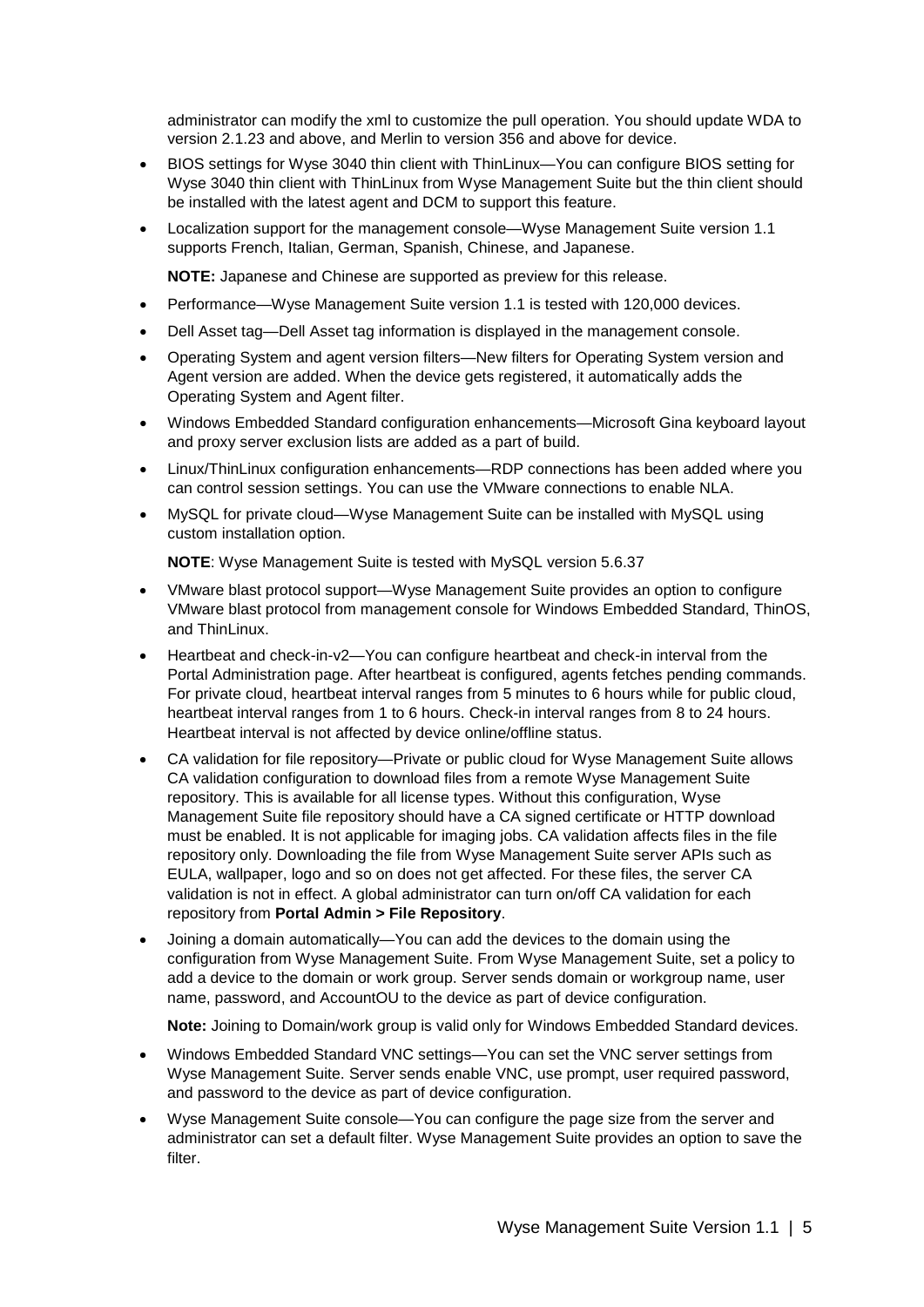- Ability to create jobs in application policy UI—After saving a policy, if you create a job, the Wyse Management Suit launches a job creation dialog box with the application or image policy pre-selected.
- Private Cloud to enforce expired trial license—Wyse Management Suit supports trial/production for each license category and private cloud account with expired trial license has the same behavior as public cloud with expired license. Administrator cannot login, and devices cannot be managed. If a license key exported from Wyse Management Suite version 1.0, and if there is no license type information (pro/trial), it is treated as a pro license and the expiration rule does not apply. Wyse Management Suite allows administrator of a private cloud account with a non-production license to log in. After logging in, the Subscription page is displayed.
- Supports apply to devices on check-in—Advanced app policies (for pro license only) has a drop down **Apply to devices on check-in**. When this option is selected, you can select the maximum number of re-tries. Standard app policies for a pro license account has a drop down **Apply to devices on check-in**. Windows Embedded Standard/ThinLinux image policy (for pro license only) has drop down **Apply to devices on check-in**. When this option is selected, you can select the maximum number of re-trials. If the policy has not been sent and the maximum number of reties is not exceeded, then the policy is sent to the client when they check-in. The policy cannot be edited once saved, but can be deleted. **Apply the policy to devices on check-in** and **Apply the policy to new devices** cannot exist together.
- Batch synchronization of BIOS admin and password—Wyse Management Suite system administrator can set the BIOS administrator and password of multiple devices at once. Under jobs page, **More Actions** dropdown is added.
- Operator enhancements—You can search tenants using the tenant name, tenant code, admin name, admin login, admin email address, user name, user login, and user email address. You can filter tenants based on expired and active licenses for private cloud.
- Wyse Management Suite mobile application—It is updated with the CA validation functionality and can be registered to the private cloud using a self-signed certificate.

### <span id="page-5-0"></span>**Tested platforms**

| <b>Operating system</b>          | <b>Client name</b>             | <b>Tested version</b> |
|----------------------------------|--------------------------------|-----------------------|
| Linux                            | Wyse 5010 thin client          | 11.3.106              |
|                                  | Wyse 5020 thin client          |                       |
|                                  | Wyse 7010 thin client          |                       |
|                                  | Wyse 7020 thin client          |                       |
| ThinLinux                        | Wyse 3030 LT thin client       | 1.0.2                 |
|                                  | Wyse 3040 thin client          | 1.0.3                 |
|                                  | Wyse 5020 thin client          |                       |
|                                  | Wyse 5060 thin client          |                       |
|                                  | Wyse 7020 thin client          |                       |
| <b>Windows Embedded Standard</b> | Wyse 3030 thin client          | 7064                  |
| 7                                | Wyse 5010 thin client          |                       |
|                                  | Wyse 5020 thin client          |                       |
|                                  | Wyse 7010 thin client          |                       |
|                                  | Wyse 7010 extended thin client |                       |
|                                  | Wyse 7020 thin client          |                       |
|                                  | Wyse 5010 thin client          | 7066                  |
|                                  | Wyse 5020 thin client          |                       |
|                                  | Wyse 7010 thin client          |                       |

#### **Table 1. Tested platforms**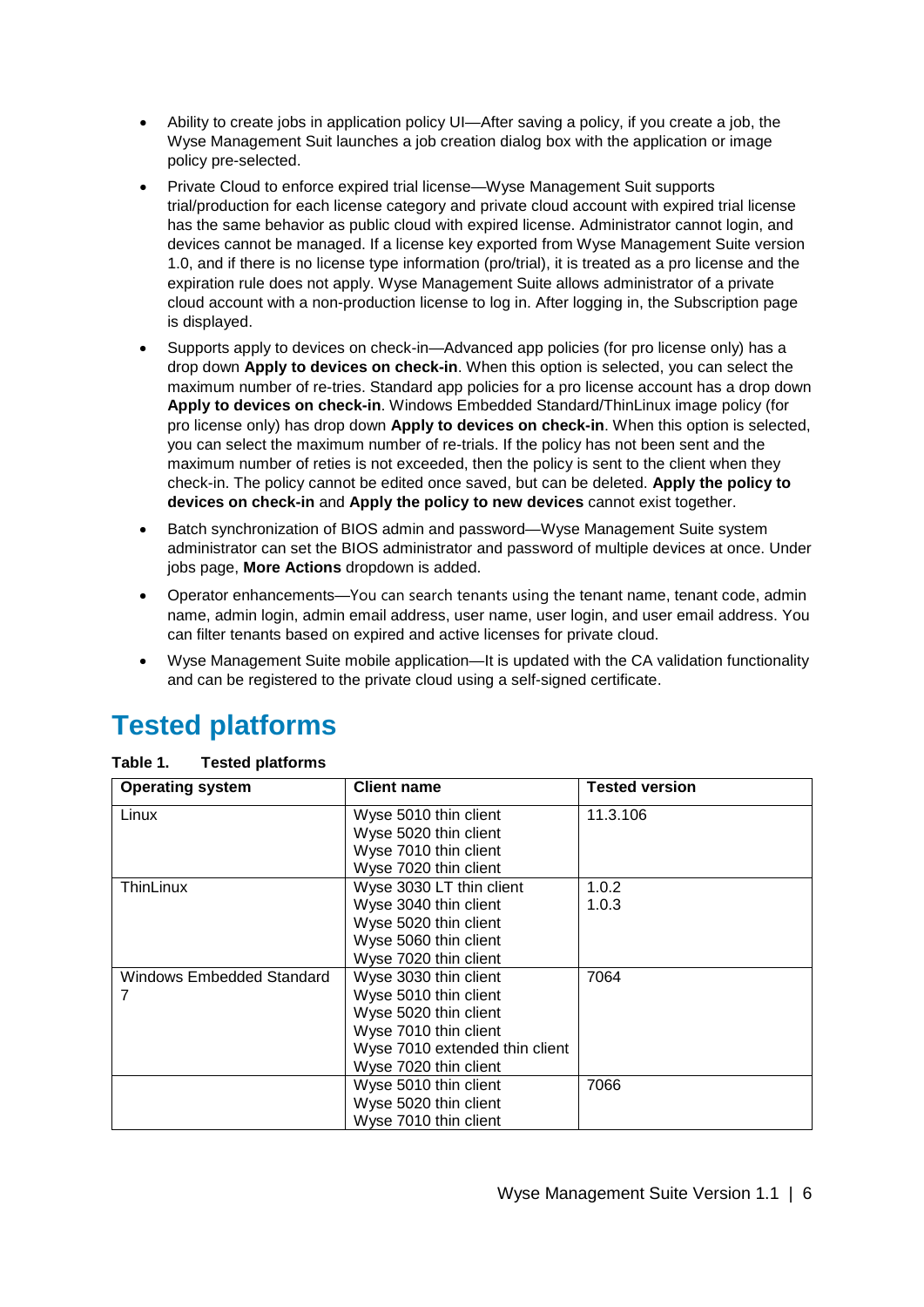| <b>Operating system</b>          | <b>Client name</b>               | <b>Tested version</b> |
|----------------------------------|----------------------------------|-----------------------|
| <b>Windows Embedded Standard</b> | Wyse 7020 thin client            |                       |
| 7 Professional                   | Wyse 7010 extended thin client   |                       |
|                                  | Wyse 7040 thin client            | 7065                  |
|                                  | Latitude 3460 mobile thin client | 7065                  |
|                                  | Latitude E7270 mobile thin       | 7065                  |
|                                  | client                           |                       |
|                                  | Wyse 5060 thin client            | 7067                  |
| Windows 10 IoT Enterprise        | Latitude 3480 mobile thin client | 0A62                  |
|                                  | Wyse 5020 thin client            |                       |
|                                  | Latitude 5280 mobile thin client |                       |
|                                  | Wyse 7020 thin client            |                       |
| Windows Embedded 8               | Wyse 5010 thin client            | 924                   |
| Standard                         | Wyse 5020 thin client            |                       |
|                                  | Wyse 7010 thin client            |                       |
|                                  | Wyse 7020 thin client            |                       |
| <b>ThinOS</b>                    | Wyse 3010 thin client            | $8.4 - 112$           |
|                                  | Wyse 3020 thin client            | $8.4 - 105$           |
|                                  | Wyse 3030 LT thin client         | 8.4_009               |
|                                  | Wyse 3040 thin client            | 8.5 008               |
|                                  | Wyse 5010 thin client with       |                       |
|                                  | <b>PCoIP</b>                     |                       |
|                                  | Wyse 5040 AIO thin client        |                       |
|                                  | Wyse 5060 thin client            |                       |
|                                  | Wyse 7010 thin client            |                       |
|                                  |                                  |                       |

## <span id="page-6-0"></span>**Server/Device agent details**

#### **Table 2. Server/Device Agent details**

| <b>Server/Device name</b>               | <b>Version</b> |
|-----------------------------------------|----------------|
| Wyse Management Suite server            | 1.1.0          |
| Wyse Management Suite repository        | 1.1.0          |
| Wyse Management Suite Import tool       | 1.0.0          |
| Windows Embedded Standard WDA agent     | 14.0.0         |
| <b>Windows Embedded Standard merlin</b> | 356            |
| Linux                                   | 2.0.13         |
| <b>ThinLinux</b>                        | 2.1.23         |
| ThinLinux merlin                        | 356            |
| <b>ThinOS</b>                           | 8.4 009,       |
|                                         | 8.4 105,       |
|                                         | $8.4 - 112,$   |
|                                         | $8.5 - 008$    |
| Mobile application                      | 1.1.0          |

#### **Table 3. Browser details**

| <b>Browser name</b> | <b>Version</b> |
|---------------------|----------------|
| Chrome              | 62.0.3202      |
| Firefox             | 56.0           |
| Internet Explorer   | 11.0           |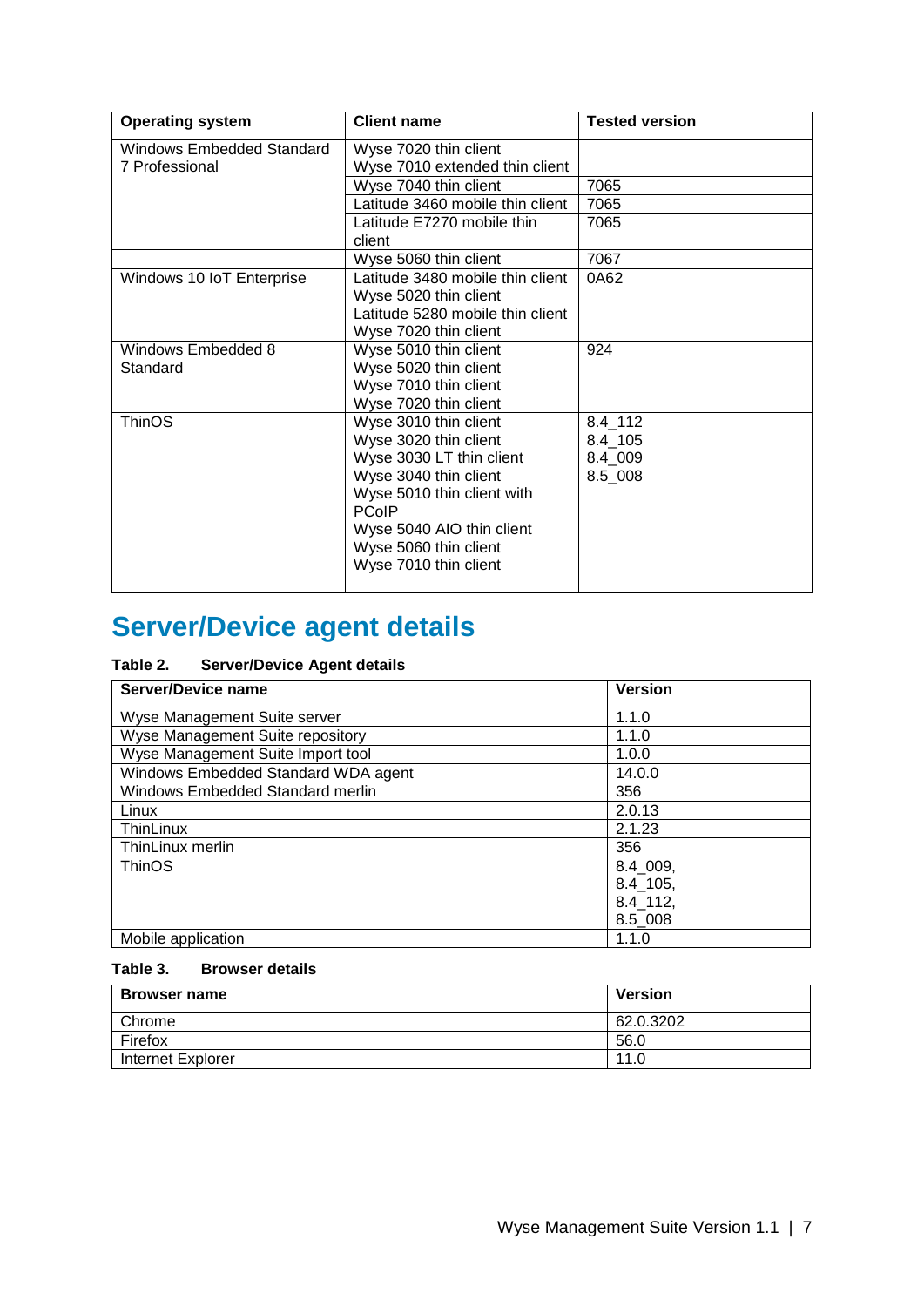### <span id="page-7-0"></span>**Windows 2012 R2/Windows 2016 Server configuration requirement:**

Minimum requirement for Wyse Management Suite operation

- Supported Operating System—Windows Server 2012 R2 and Windows Server 2016
- Minimum CPU requirements—4 CPU.
- Minimum disk space—40 GB.
- Minimum memory RAM—8 GB.

For 50,000 devices

- Supported Operating System— Windows Server 2012 R2 and Windows Server 2016
- Minimum CPU requirements—4 CPU.
- Minimum disk space—120 GB.
- Minimum memory RAM—16 GB.

For 120,000 devices

- Supported Operating System— Windows Server 2012 R2 and Windows Server 2016
- Minimum CPU requirements—4 CPU.
- Minimum disk space—120 GB.
- Minimum memory RAM—16 GB.

### <span id="page-7-1"></span>**Supported operating system matrix**

#### **Table 4. Supported operating system matrix**

| <b>Operating System</b>                       | <b>Wyse Management</b> | <b>Wyse Management</b>  | Remote database |
|-----------------------------------------------|------------------------|-------------------------|-----------------|
|                                               | <b>Suite server</b>    | <b>Suite repository</b> |                 |
| Windows server 2012<br>R <sub>2</sub> English | Y                      | Y                       | Υ               |
| Windows server 2012<br>R <sub>2</sub> French  | Υ                      | Υ                       | N               |
| Windows server 2012<br>R <sub>2</sub> Italian | Υ                      | Υ                       | N               |
| Windows server 2012<br>R <sub>2</sub> German  | Υ                      | Υ                       | N               |
| Windows server 2012<br>R <sub>2</sub> Spanish | Υ                      | Υ                       | N               |
| Windows 2016 English                          | Υ                      | Υ                       | $\checkmark$    |
| Windows 2016 French                           | Υ                      | ٧                       | N               |
| Windows 2016 Italian                          | Υ                      | v                       | N               |
| Windows 2016 German                           | Υ                      | Υ                       | N               |
| Windows 2016 Spanish                          | Y                      | Υ                       | N               |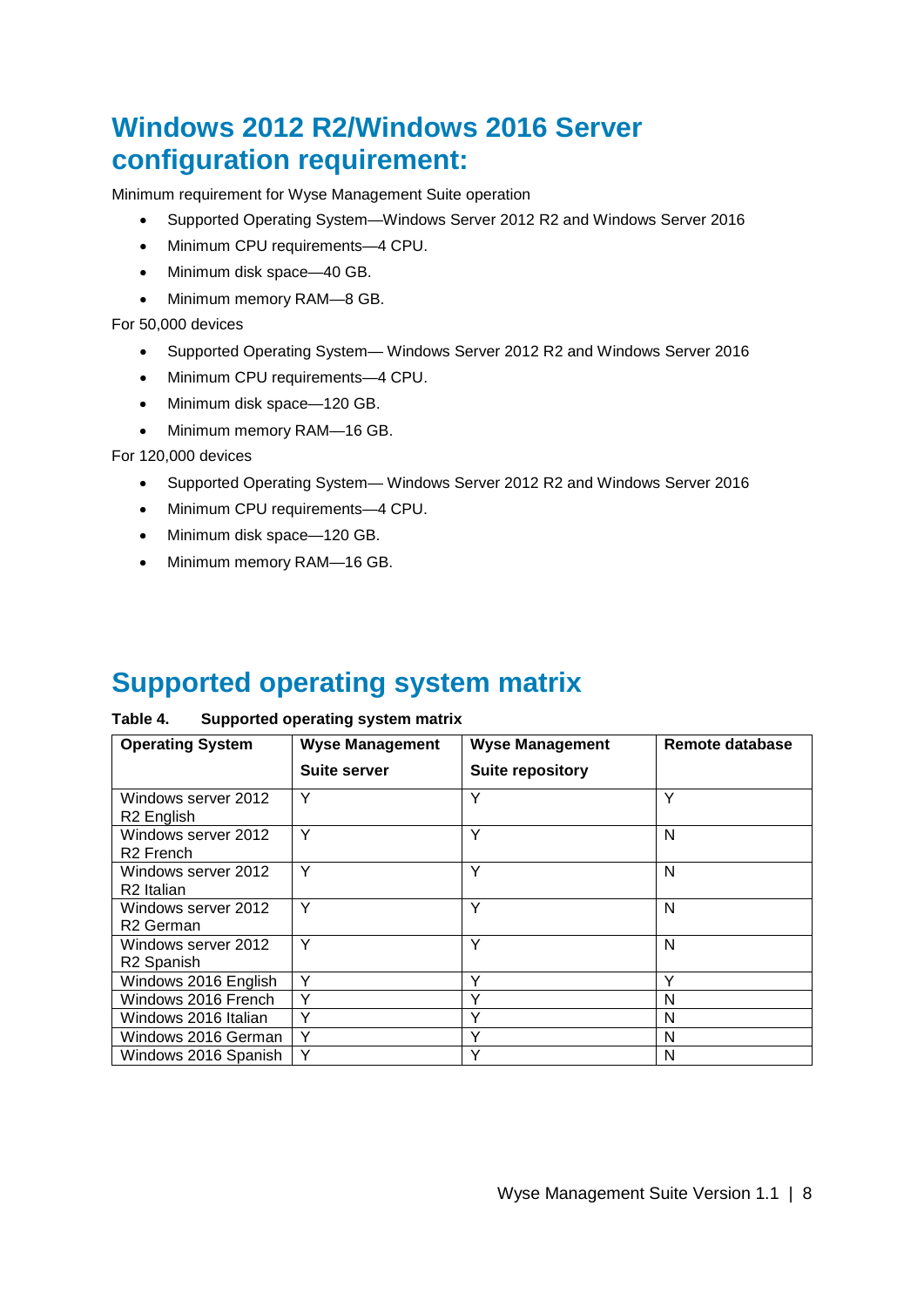### <span id="page-8-0"></span>**Software information**

#### **Table 5. Software information**

| File name                              | <b>Description</b>                | <b>Version</b> |
|----------------------------------------|-----------------------------------|----------------|
| WMS_1.1.exe                            | Wyse Management Suite server      | 1.1            |
| WMS_Repo.exe                           | Wyse Management Suite repository  | 1.1            |
| WMS_Import_Tool.exe                    | WDM to Wyse Management suite      | 1.0.0          |
|                                        | import tool                       |                |
| MerlinPackage_Common.exe               | Merlin package                    | 356            |
| WDA_14.0.0.237_Unified.exe             | Unified WDA for Windows           | 14.0.0         |
| wda-2.0.13-00.1.sletc11sp3.rpm         | WDA package for SUSE Linux        | 2.0.13         |
| platform_util-1.0.4-0.1.sletc11sp3.rpm | Platform utility for SUSE Linux   | 1.0.4          |
| wda-2.1.23-00.01.x86_64.rpm            | WDA package for ThinLinux         | 2.1.23         |
| platform_util-1.0.26-0.3.x86_64.rpm    | Platform utility for ThinLinux    | 1.0.26         |
| merlin_nonpxe-3.5.6-00.01.x86_64.rpm   | Merlin package for ThinLinux      | 356            |
| WESMigration_14.0.0.237_WE8S.exe       | RSP package for WE8S device       | 14.0.0         |
|                                        | migration                         |                |
| WESMigration_14.0.0.237_WES7.exe       | RSP package for WES7 device       | 14.0.0         |
|                                        | migration                         |                |
| WESMigration_14.0.0.237_WES7P.exe      | RSP package for WES7P device      | 14.0.0         |
|                                        | migration                         |                |
| WESMigration_14.0.0.237_WIE10.exe      | RSP package for WIE10 device      | 14.0.0         |
|                                        | migration                         |                |
| ThinLinux_WMSMigration.zip             | RSP package for ThinLinux device  | 2.1            |
|                                        | migration                         |                |
| SLED11_WMSMigration.zip                | RSP package for SUSE Linux device | 2.0            |
|                                        | migration                         |                |

**NOTE:**

- ThinLinux agent version 2.1.23 and Linux agent version 2.0.13 is not compatible with Wyse Management Suite version 1.0.
- WDA version 14.0.0.237 is compatible with WDM version 5.7.2.

### <span id="page-8-1"></span>**Known issues**

#### **Table 6. Known issues**

| SI.no | <b>Known issues</b>                                                                                              | Workaround                                                                                                                                                            |
|-------|------------------------------------------------------------------------------------------------------------------|-----------------------------------------------------------------------------------------------------------------------------------------------------------------------|
| 1.    | Email alert notification is not                                                                                  | Configure the SMTP server from the Wyse                                                                                                                               |
|       | working.                                                                                                         | Management Suite server portal admin.                                                                                                                                 |
| 2.    | Wake on LAN is not working.                                                                                      | Enable the local or remote file repository.                                                                                                                           |
| 3.    | Unknown file type warning<br>messages are displayed while<br>double-clicking CCM icon.                           | Check the security settings or UAC of the server.                                                                                                                     |
| 4.    | Not able to pull the thin client log<br>file when a ThinLinux device is not<br>synchronized with an NTP server.  | Configure the device with the proper NTP server.                                                                                                                      |
| 5.    | When a user tries to synchronize<br>the file repository, they get an<br>error message-Error in syncing.          | Ensure that the local repository has full permission<br>to everyone and no user access message appears<br>while copying the image or apps to the local<br>repository. |
| 6.    | File download like wallpaper,<br>certificate, and so on, fails for<br>ThinOS when server is out of time<br>sync. | Configure the device with proper NTP server.                                                                                                                          |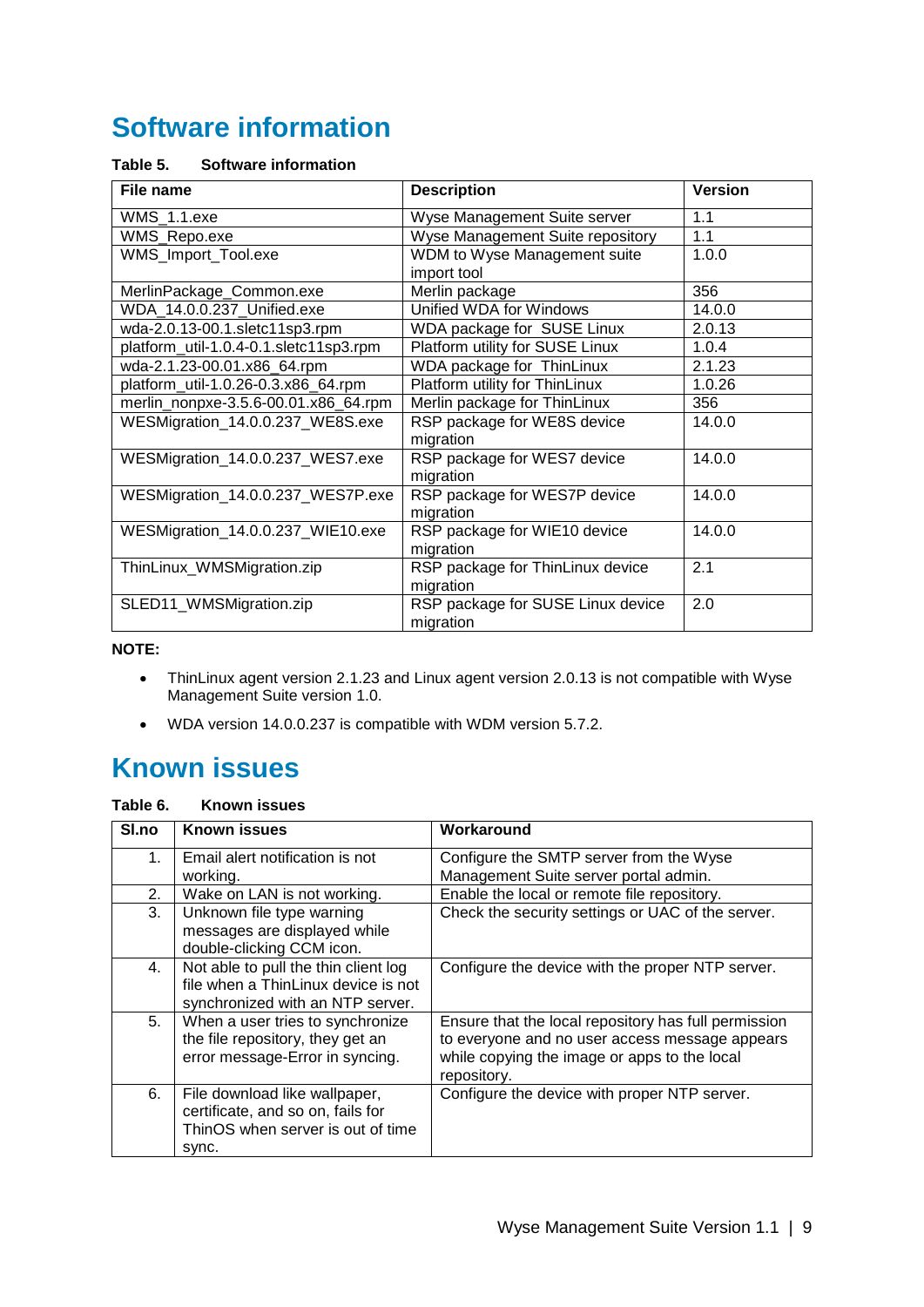| SI.no | <b>Known issues</b>                                                                                                                                                                                                                     | Workaround                                                                                                                                                                                                                                                                                                                                                                                                                                                                    |  |
|-------|-----------------------------------------------------------------------------------------------------------------------------------------------------------------------------------------------------------------------------------------|-------------------------------------------------------------------------------------------------------------------------------------------------------------------------------------------------------------------------------------------------------------------------------------------------------------------------------------------------------------------------------------------------------------------------------------------------------------------------------|--|
| 7.    | ThinOS DHCP discovery does not<br>happen when DNS SRV tags are<br>available with blank values                                                                                                                                           | Remove the empty DNS tags.                                                                                                                                                                                                                                                                                                                                                                                                                                                    |  |
| 8.    | Advanced application and data are<br>not supported with Legacy On<br>premise gateway.                                                                                                                                                   | It is recommended to use new Wyse Management<br>Suite repository.                                                                                                                                                                                                                                                                                                                                                                                                             |  |
| 9.    | Wyse Management Suite user<br>interface does not open properly in<br>Internet Explorer.                                                                                                                                                 | Disable Internet Explorer enhanced security.<br>Disable the compatibility view settings.                                                                                                                                                                                                                                                                                                                                                                                      |  |
| 10.   | Apply to new devices does not<br>work for ThinOS application<br>policies during registration.                                                                                                                                           | Create a job to deploy the app policy.                                                                                                                                                                                                                                                                                                                                                                                                                                        |  |
| 11.   | Wyse Management Suite<br>repository server host name<br>change.                                                                                                                                                                         | After changing the host name of the Wyse<br>Management Suite repository server. The repository<br>UI does not open using the desktop shortcut. You<br>have to provide the updated host name in the<br>URL. After changing the host name of the repository<br>server, the certificate changes and we get the<br>certificate error while opening the repository UI. If<br>you use self-signed certificate for CA Validation for<br>repository, it fails after host name change. |  |
| 12.   | On Windows Embedded Standard<br>devices if custom values are not<br>set, and during import if we select<br>custom values as a group type,<br>the groups are NotSet for missing<br>values and in group structure one<br>level is missed. | Custom field should have values before creating<br>groups.                                                                                                                                                                                                                                                                                                                                                                                                                    |  |
| 13.   | During synchronization commands<br>do not work on Windows<br>Embedded Standard devices.                                                                                                                                                 | Synchronization time implementation needs to<br>contact WDM server and send V99. This is not<br>possible when device is connected to Wyse<br>Management Suite.                                                                                                                                                                                                                                                                                                                |  |
| 14.   | As part of RSP push, Confirm<br>User command always gives No<br>user logged in error even when<br>valid user is logged in to the thin<br>client.                                                                                        | This command does not work with WDM as well.                                                                                                                                                                                                                                                                                                                                                                                                                                  |  |
| 15.   | Getting Error 404 if server is left<br>ideal for 2 days.                                                                                                                                                                                | Sometimes the server may restart due to Windows<br>restart. Restart all the Wyse Management Suite<br>related services.                                                                                                                                                                                                                                                                                                                                                        |  |
| 16.   | Wyse Management Suite server is<br>not responding when there is less<br>disk space. (~300MB)                                                                                                                                            | Increase the storage space, and restart the Wyse<br>Management Suite related services.                                                                                                                                                                                                                                                                                                                                                                                        |  |
| 17.   | When the agent registers with http,<br>Wyse Management Suite sends<br>the https URL and all the newer<br>agents' switches to https.                                                                                                     | Agent (12.x) does not have this behavior since the<br>agent does not understand the switching login.                                                                                                                                                                                                                                                                                                                                                                          |  |
| 18.   | Wallpapers with formats other than<br>jpeg are not getting applied on<br>client                                                                                                                                                         | Upload the .jpeg file.                                                                                                                                                                                                                                                                                                                                                                                                                                                        |  |
| 19.   | No Supported sub Auth types error<br>appears when you try to launch<br>VNC session from the Wyse<br>Management Suite server after                                                                                                       | This is a bug in Tight VNC Server.<br>Launch the VNC with password.                                                                                                                                                                                                                                                                                                                                                                                                           |  |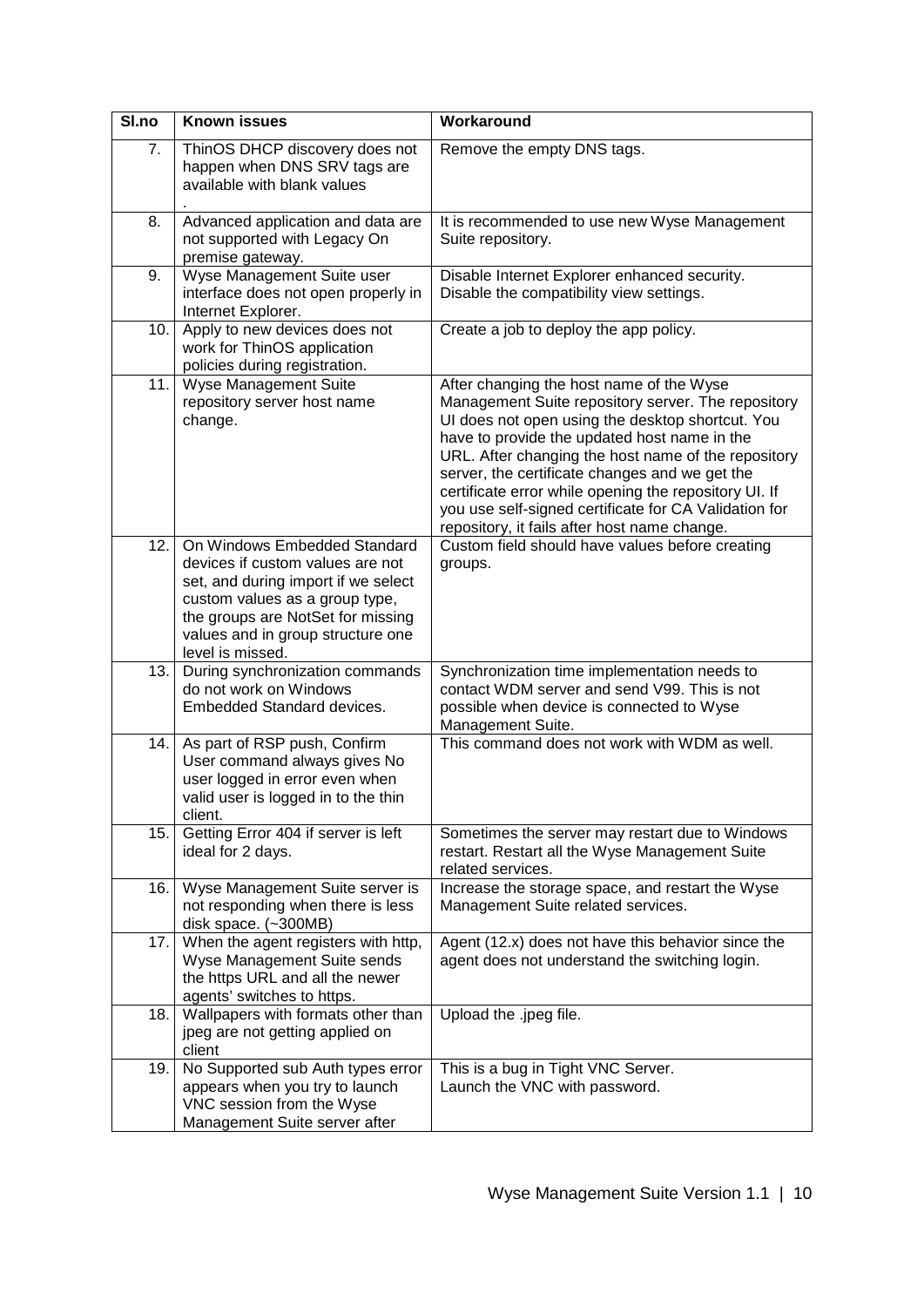| SI.no | <b>Known issues</b>                                                                                                                                                                                    | Workaround                                                                                                                                                                                                                                                                                                                                                                                                                                                                                                                      |  |  |
|-------|--------------------------------------------------------------------------------------------------------------------------------------------------------------------------------------------------------|---------------------------------------------------------------------------------------------------------------------------------------------------------------------------------------------------------------------------------------------------------------------------------------------------------------------------------------------------------------------------------------------------------------------------------------------------------------------------------------------------------------------------------|--|--|
|       | disabling VNC User required<br>password option.                                                                                                                                                        |                                                                                                                                                                                                                                                                                                                                                                                                                                                                                                                                 |  |  |
| 20.   | Add Policy and Add Advance<br>Policy buttons becomes non-<br>function after app folders is<br>removed.                                                                                                 | Do not delete the repository folder.                                                                                                                                                                                                                                                                                                                                                                                                                                                                                            |  |  |
| 21.   | Deleting inventory files manually<br>from the physical path<br>(c:\repository\data) does not<br>remove the files from Wyse<br>Management Suite UI (File does<br>not exist error pop-ups).              | Do not delete the file from the repository folder<br>manually.                                                                                                                                                                                                                                                                                                                                                                                                                                                                  |  |  |
| 22.   | ThinOS applications are getting<br>installed twice when the<br>applications are pushed along with<br>firmware (Apply to new device<br>option).                                                         | Root reason for downloading pkg twice is that root<br>disk gets formatted whenever base.pkg is upgraded<br>or downgraded.                                                                                                                                                                                                                                                                                                                                                                                                       |  |  |
| 23.   | Import tool is allowing to import<br>RSP packages even if we delete<br>any<br>file(part1Image.img,vmlinuz,mbr<br>etc.) from RSP packages on WDM<br>repository and then if we do RSP<br>package import. | Valid RDP packages should be present in the WDM.                                                                                                                                                                                                                                                                                                                                                                                                                                                                                |  |  |
| 24.   | Wyse Management Suite gets 404<br>error.                                                                                                                                                               | Verify whether any Antivirus deleted the java code.                                                                                                                                                                                                                                                                                                                                                                                                                                                                             |  |  |
| 25.   | Windows Embedded Standard<br>application download fails.                                                                                                                                               | Application download authentication is required for<br>all but the first release of WES agent.<br>If the application download fails with https, try with<br>http.                                                                                                                                                                                                                                                                                                                                                               |  |  |
| 26.   | During un-register or Remove<br>Policy, device gets reverted to the<br>Work group from domain if it is<br>added to the domain.                                                                         | Administrator has to do the default policy for domain<br>settings, and it should be deployed.                                                                                                                                                                                                                                                                                                                                                                                                                                   |  |  |
| 27.   | RemoteFX USB redirection policy<br>is not applied for USB mass<br>storage devices.                                                                                                                     | Add the following registry entries to the device:<br>1. Log in to the device as administrator and disable<br>the Write Filter.<br>2. Go to Run, and type regedit.<br>3.Go to HKLM\Software\Policies\Microsoft\Windows<br>NT\Terminal<br>Services\Client\UsbSelectDeviceByInterfaces<br>4. Add a string registry key 100 and set the value as<br>below:<br>For Mass Storage Device-{53F56307-B6BF-11D0-<br>94F2-00A0C91EFB8B}.<br>For CD ROM-{53F56308-B6BF-11D0-94F2-<br>00A0C91EFB8B}.<br>NOTE: Flower brackets are mandatory. |  |  |
| 28.   | USB lockdown configuration is not<br>applied while clicking update now<br>but it applies after log off and log<br>in again.                                                                            | This issue is for Wyse software thin clients.                                                                                                                                                                                                                                                                                                                                                                                                                                                                                   |  |  |
| 29.   | Microsoft Gina configuration gets<br>failed while applying.                                                                                                                                            | Select languages with substitute keyboard layouts.                                                                                                                                                                                                                                                                                                                                                                                                                                                                              |  |  |
| 30.   | When you push SD command as<br>part of RSP, Windows Embedded                                                                                                                                           | WDM devices get shutdown and sends V02 before<br>getting shutdown.<br>This is not supported for Wyse Management Suite.                                                                                                                                                                                                                                                                                                                                                                                                          |  |  |